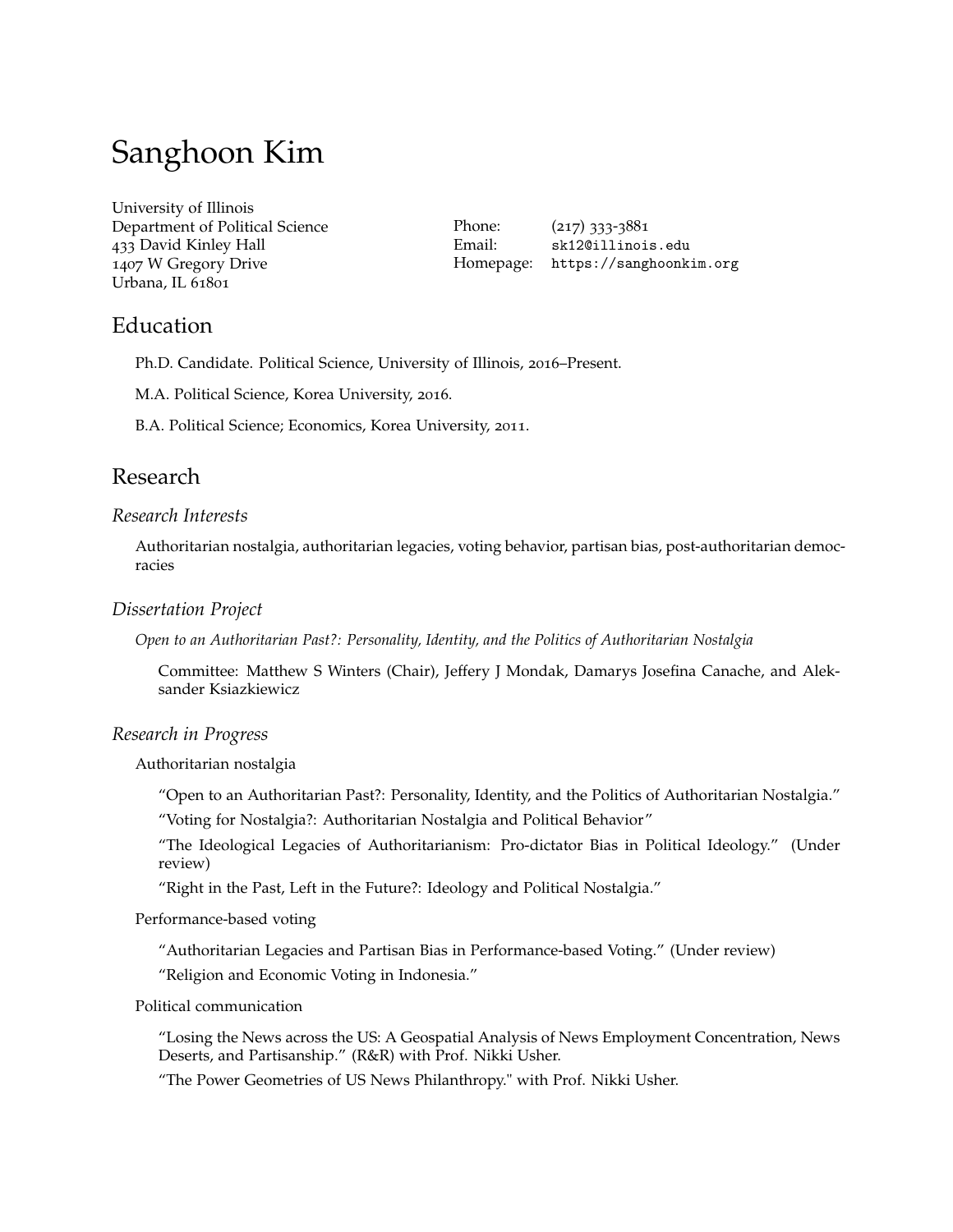## Fellowships and Awards

Chiang Ching-Kuo Foundation Doctoral Fellowship, 2021.

Charles E. Merriam Travel Award, University of Illinois, 2018, 2019, 2021.

Ferber & Sudman Dissertation Awards for Survey Research, University of Illinois, 2020.

Dean S. Dorman Scholarship Fund, Department of Political Science, University of Illinois, 2020.

Nelle M. Signor Graduate Scholarship in International Relations, University of Illinois, 2020.

CEAPS Graduate Student Dissertation Travel Grant, Center for East Asian and Pacific Studies, University of Illinois, 2020.

Taiwan Fellowship, Ministry of Foreign Affairs, Republic of China, 2020.

Graduate College Dissertation Travel Grant, University of Illinois, 2019.

A. Belden Fields Award for Graduate Student Teaching as a TA, Department of Political Science, University of Illinois, 2019.

William A. Schroeder and Paul W. Schroeder Summer Fellowship, the Cline Center for Advanced Social Research, University of Illinois, 2018.

Rita and Leonard Ogren Award for Academic Excellence, Department of Political Science, University of Illinois, 2018.

PhD Scholarship, Humane Studies Institute, 2017.

Research Fellow, East Asia Institute, 2015.

Brain Korea Research Fellow, Korea University, 2011-2013.

National Humanities and Social Sciences Graduate Research Scholarship, Korea Student Aid Foundation, 2011-2012

Special Scholarships from the College of Political Science and Economics, Korea University, 2007.

Undergraduate Honors Scholarship, Korea University, 2007.

## Research Experience

#### *Research Assistant*

Prof. Matthew Winters, Department of Political Science, University of Illinois, 2021.

Prof. Nikki Usher, College of Media, University of Illinois, 2019-2021.

Prof. Avital Livny, Department of Political Science, University of Illinois, 2019-2020.

Prof. Hyung-min Joo, Korea University, Seoul, Korea, 2016.

East Asia Institute, Seoul, Korea, 2015.

Brain Korea 21 Research Assistant, Korea University, Seoul, Korea, 2013.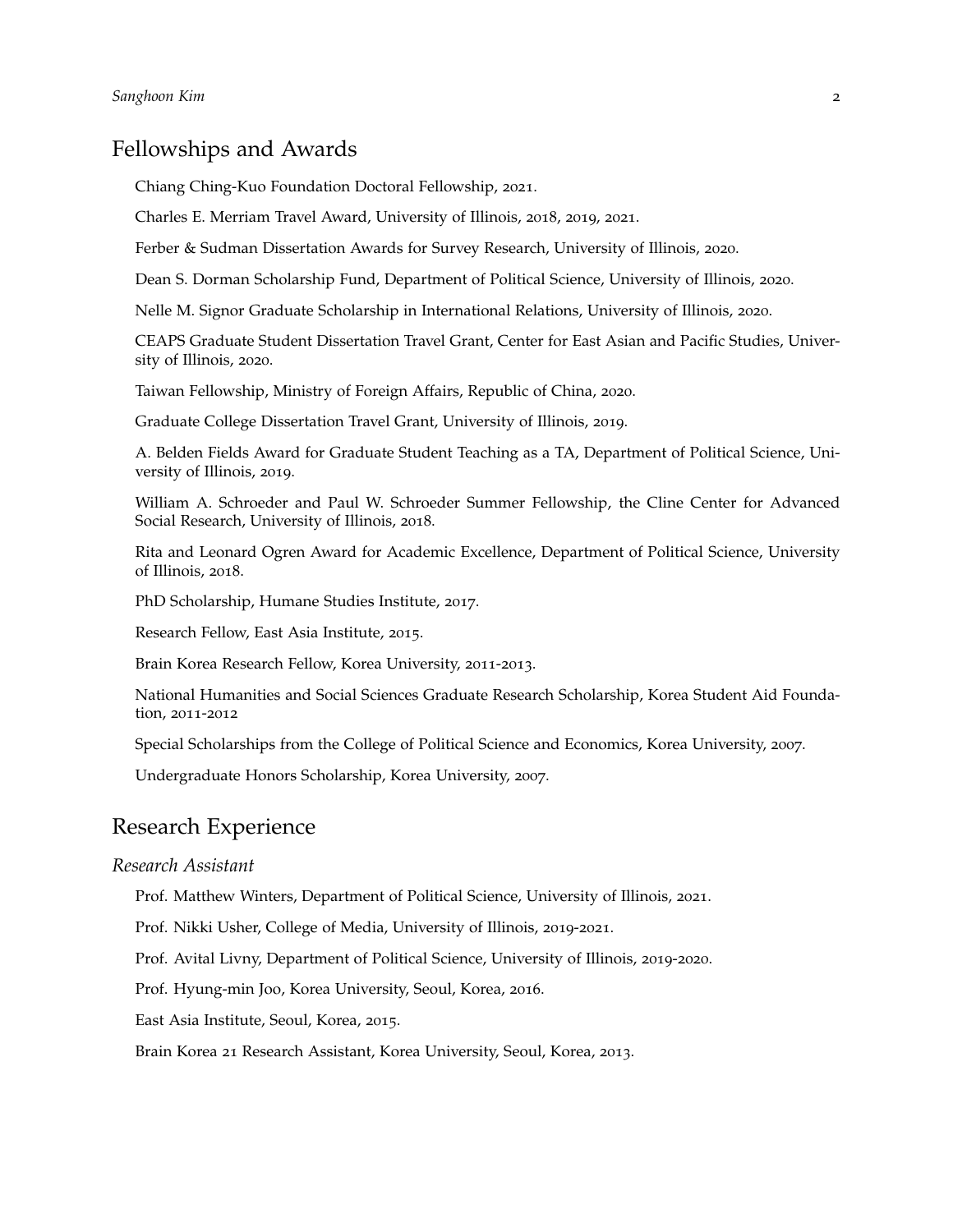# **Teaching**

Independent Lecturer, University of Illinois.

PS230 Intro to Political Research, Spring 2021. PS241 Comparative Politics in Developing Nations (Online), Winter 2019-2020, Spring 2020. GLBL296 Global Politics of Intellectual Property Protection, Spring 2019.

Graduate Teaching Assistant, University of Illinois.

PS231 Strategic Models, Fall 2020<sup>†</sup>. PS100 Intro to Political Science, Spring 2019. PS241 Comparative Politics in Developing Nations, Spring 2018<sup>\*</sup>, Fall 2018<sup>\*</sup>. PS220 Introduction to Public Policy, Fall 2017. PS321 Principles of Public Policy, Spring 2017. PS322 Law and Public Policy, Fall 2016. <sup>∗</sup> Ranked as "Outstanding" in the top 10 percent campuswide. † Ranked as "Excellent" with students evaluation greater than 4.3/5.0.

English Instructor, Academy Leaders English Institute, Seoul, South Korea 2011-2016.

## Other Employment and Experience

Journal Reviewer, *Journal of Elections, Public Opinion, and Parties*

Graduate Assistant, Center for East Asian and Pacific Studies, University of Illinois, 2019.

Subject-Matter Expert, ASEAN Cyber University Secretariat, Seoul, South Korea, 2015-2016.

Graduate Assistant, Center for Teaching and Learning, Korea University, 2012-2013.

Editorial Assistant, Peace Studies Journal, Korea University, 2012-2013.

# Training

#### *Programming*

R, RMarkdown, L<sup>AT</sup>FX, Basic HTML language

Microsoft Office, Adobe Acrobat, Adobe Photoshop, Adobe InDesign

Operating Systems: Windows, Mac

#### *Language*

Korean (native), English (fluent), Chinese (proficient), Japanese (basic)